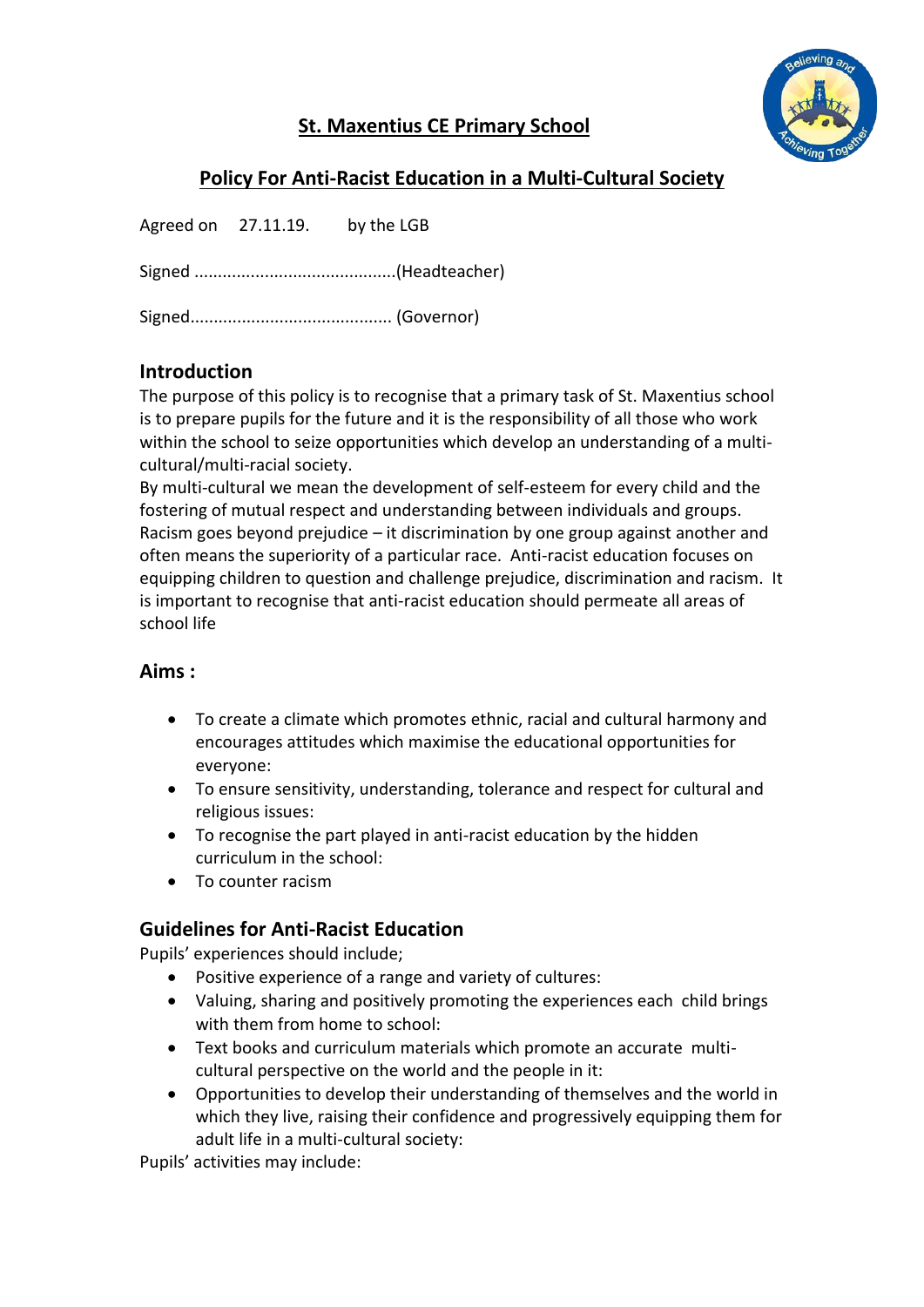- Raising awareness of self and others through class discussion time:
- Studying literature by a variety of authors from different cultural and racial backgrounds:
- Taking part in drama activities which explore different cultural experiences through role play, experiencing calendars used in other cultures:
- Learning about the contribution made over centuries to scientific and other knowledge by people from other cultural backgrounds:
- Learning about the rich diversity of faiths and cultures:
- Looking at examples of art and craft, pattern and design from different cultures:
- Learning about styles of music and musical instruments from a variety of cultures:

## **Assessment and Recording of pupils' Progress**

The assessment and recording of pupils' progress will be in line with current school practice on recording, assessing and reporting.

## **Equal Opportunities and Diversity**

All pupils, regardless of family background, gender (natural or reassigned), race, ethnicity, nationality, age, ability or disability, sexual orientation, physical appearance, social background, special educational need, religious or cultural background have the right to feel valued and safe at our school. Racism will not be tolerated and will be dealt with in line with this policy.

# **Monitoring and Evaluation**

The implementation of this policy for anti-racist education will be monitored both formally and informally by school staff and governors:

- The policy statement will be reviewed every 2 years or earlier if required:
- The headteacher will seek evidence of activities which promote racial harmony as part of curriculum planning:
- The headteacher will look for resource materials which reflect cultural diversity with ongoing reviews to ensure the removal of inappropriate materials:
- The schools' environment including display and teaching materials should provide evidence of anti-racist education whenever possible

The effectiveness of this policy for anti-racist education will be monitored by school staff and governors:

- By the degree to which knowledge of cultural diversity is increased by staff and pupils:
- By qualitative impressions gained by headteacher and staff:
- By a reduction in overt and convert racist behaviour.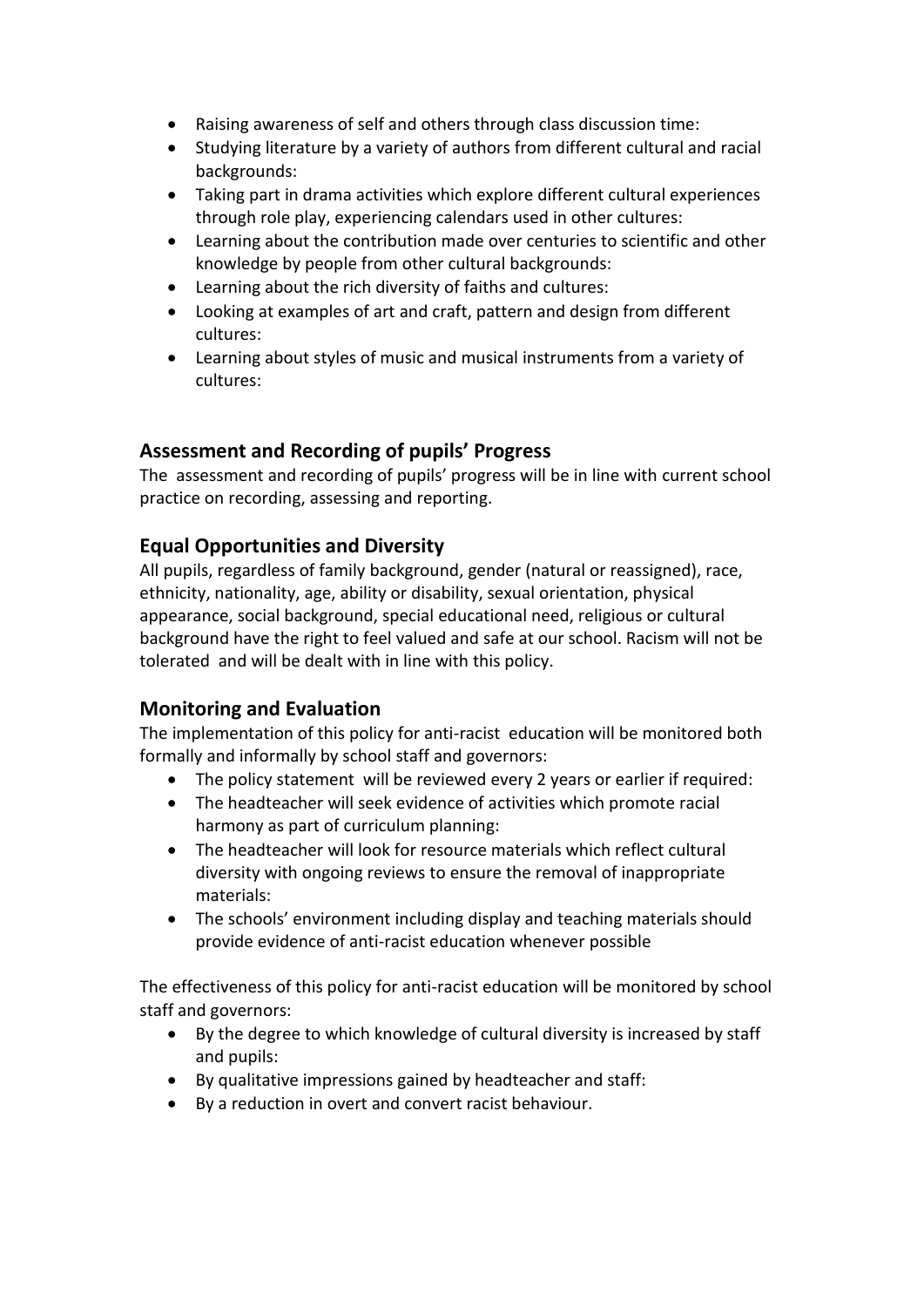# **St. Maxentius CE (A) Primary School**

# **Policy for Incidents of Racial Harassment**

Agreed on 5.12.18. by the LGB Signed ...........................................(Headteacher) Signed........................................... (Governor)

## **Introduction**

Racial harassment is an offensive or violent act or expression motivated by racial dislike or hatred. It can be verbal, visual or physical. Racial harassment is not directed at the characteristics of an individual but is motivated by that individual's membership of an ethnic group. Racial harassment is therefore of a different nature to other forms of harassment or bullying, in that it is based on a view of a particular group in society. Racial harassment, because of this, requires a specific response. Racial harassment may be directed towards members of any ethnic group. It is equally unacceptable whichever group is affected.

#### **Responsibilities**

The governors and staff at St Maxentius have a responsibility not to discriminate in the provision of education or whilst carrying out any of their duties. The governors and staff will carry out their various responsibilities taking note of the need to:

- Eliminate racial discrimination:
- Promote equality of opportunity between people of different racial groups:
- Promote good race relations.

#### **Aims**

The aim of this policy is to provide a framework of guidance to help governors and staff deal with and eliminate incidents of racial harassment.

#### **Objectives**

- To clarify the nature of racial harassment in the school environment:
- To provide guidelines for dealing with racial harassment:
- To define the role of the LEA and the school in dealing with racial harassment:
- To define means by which the implementation and effectiveness of this policy will be monitored and evaluated.

#### **The Nature of Racial Harassment**

Racial harassment may take the form of:

- Direct physical assault, or threats of physical assault because of ethnic origin:
- Racist comments, name calling or joke making, verbal abuse or threats;
- Expressing prejudice based on racial or ethnic distinctions: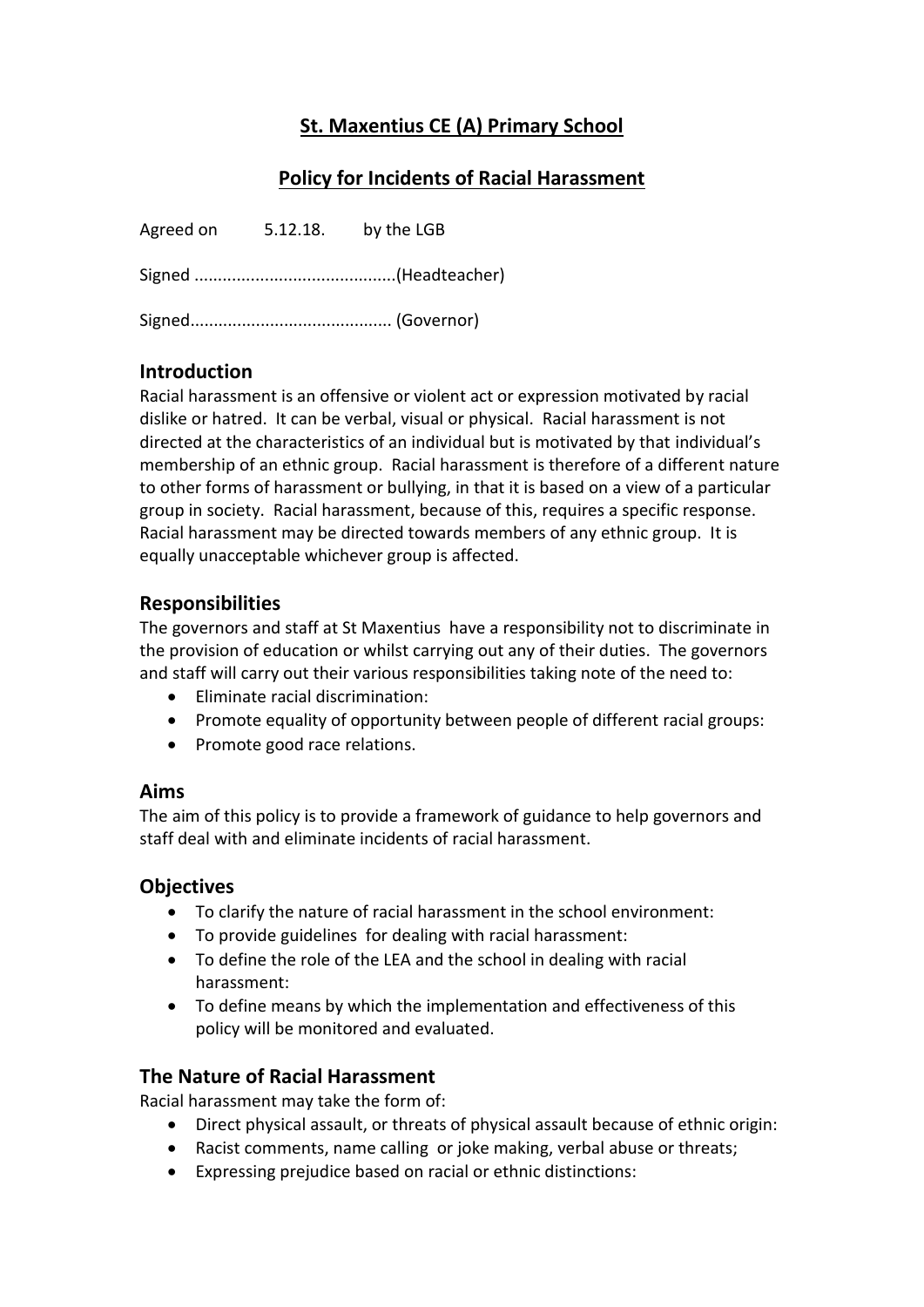- Racist graffiti:
- The wearing of badges or insignia belonging to extreme political organisations which are judged to be racially motivated:

#### **Guidelines for dealing with Racial Harassment**

- Challenge the behaviour, not the person or people involved. Get them to discuss the incident.
- Make it clear that the behaviour is not acceptable.
- Report the incident immediately to the class teacher and to the headteacher. All incidents of racial harassment should be recorded in the "Record of incidents of Racial Harassment" file which is kept in the headteacher's office. Because of the sensitive nature of the recording of this type of information with young children who may not be fully aware of the nature of their actions children's initials and date of birth may be used in the file instead of full names.
- Give support to those who have been subjected to racial harassment. Reassure them that they are not to blame and that it is right for them to tell someone.
- Parents of all pupils involved will be informed after any incident.

#### **Monitoring and Evaluating**

All incidents of racial harassment should be recorded in the "Record of Incidents of Racial Harassment" file.

Incidents of a serious nature are to be recorded on the Bolton LA standard form and returned to the LA every half term. Racist incidents will be reported to Governors annually.

#### **Conclusion**

Together, as a school we should approach the problem of racial harassment openly. We must recognise that the problem may exist and try to create an atmosphere where problems can be reported and discussed.

Understand that we all; governors, staff, parents and pupils, have to work together to ensure that each member of the school community feels happy and secure.